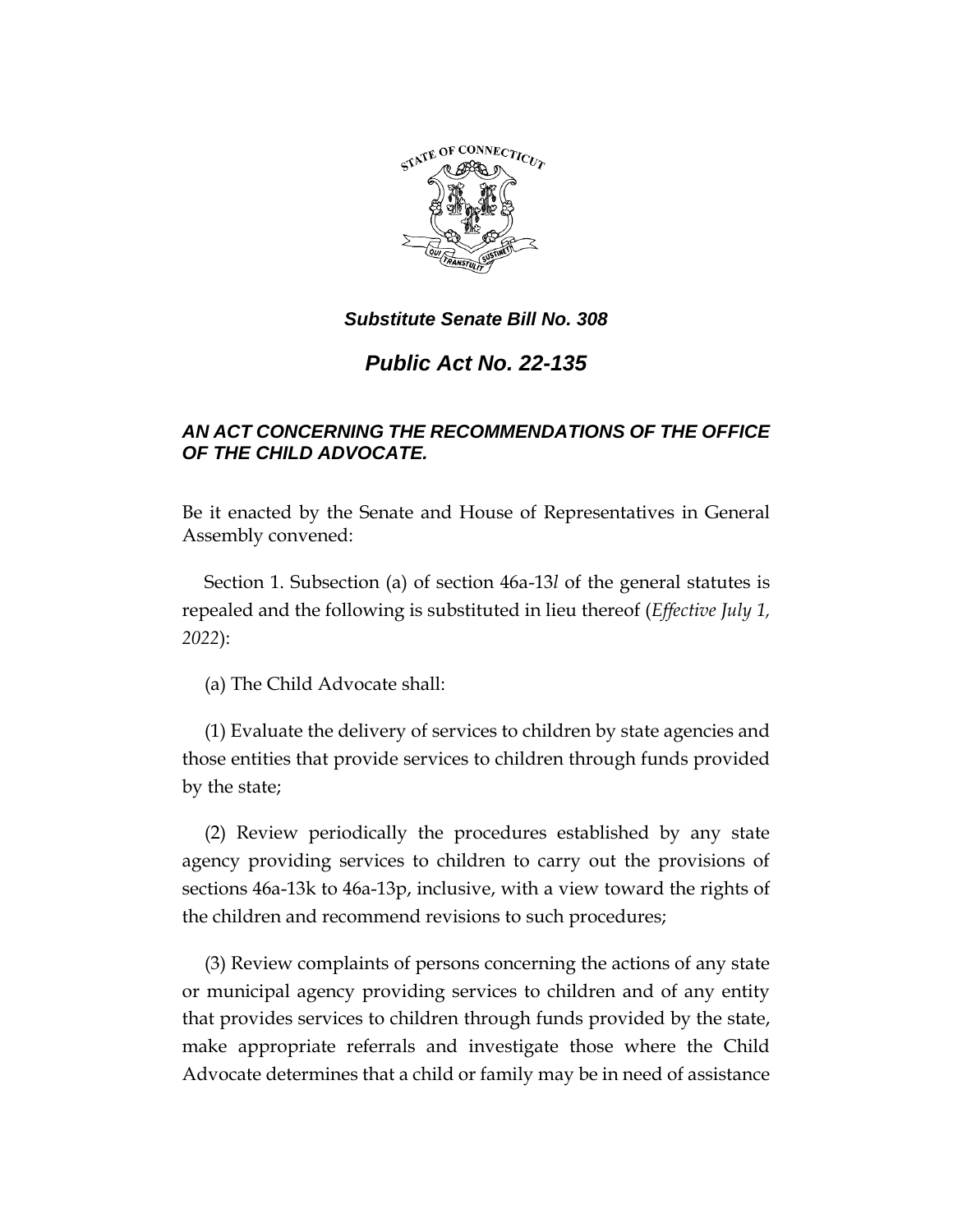from the Child Advocate or that a systemic issue in the state's provision of services to children is raised by the complaint;

(4) Pursuant to an investigation, provide assistance to a child or family who the Child Advocate determines is in need of such assistance including, but not limited to, advocating with an agency, provider or others on behalf of the best interests of the child;

(5) Periodically review the facilities and procedures of any and all institutions or residences, public or private, where a juvenile has been placed by any agency or department;

(6) Recommend changes in state policies concerning children including changes in the system of providing juvenile justice, child care, foster care and treatment;

(7) Take all possible action including, but not limited to, conducting programs of public education, undertaking legislative advocacy and making proposals for systemic reform and formal legal action, in order to secure and ensure the legal, civil and special rights of children who reside in this state;

(8) Provide training and technical assistance to attorneys representing children and guardians ad litem appointed by the Superior Court;

(9) Periodically review the number of special needs children in any foster care or permanent care facility and recommend changes in the policies and procedures for the placement of such children;

(10) Serve or designate a person to serve as a member of the child fatality review panel established in subsection (b) of this section;

(11) Take appropriate steps to advise the public of the services of the Office of the Child Advocate, the purpose of the office and procedures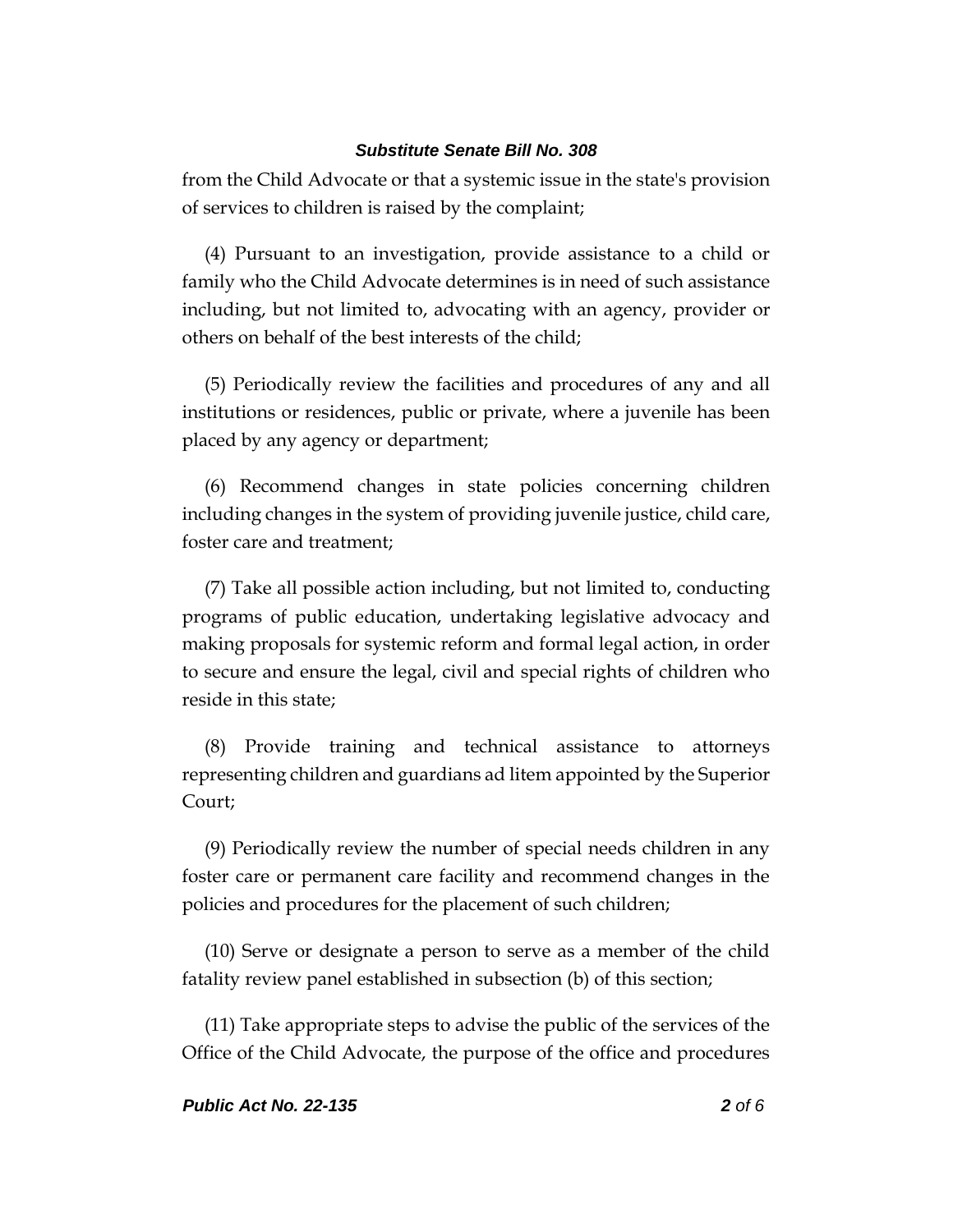to contact the office; **[**and**]**

(12) Prepare an in-depth report on conditions of confinement, including, but not limited to, compliance with section 46a-152, regarding children **[**twenty**]** twenty-one years of age or younger who are held in secure detention or correctional confinement in any facility operated by a state agency. Such report shall be submitted, in accordance with the provisions of section 11-4a, to the joint standing committee of the General Assembly having cognizance of matters relating to children not later than March 1, 2017, and every two years thereafter; and

(13) Present to the advisory committee, established pursuant to section 46a-13r, as amended by this act, at least three times each year, a report on the goals of and projects undertaken by the Office of the Child Advocate, within available appropriations, that are consistent with the responsibilities of the Child Advocate.

Sec. 2. Subsection (a) of section 46a-13m of the general statutes is repealed and the following is substituted in lieu thereof (*Effective July 1, 2022*):

(a) Notwithstanding any provision of the general statutes concerning the confidentiality of records and information, the Child Advocate may request and shall have access to, including the right to promptly inspect and copy, any records necessary to carry out the responsibilities of the Child Advocate as provided in **[**subsection (a) of**]** section 46a-13*l*, as amended by this act. Such records shall be provided to the Child Advocate not later than fourteen days from the date of such request. If the Child Advocate is denied access to any records necessary to carry out said responsibilities, **[**he**]** the Child Advocate may issue a subpoena for the production of such records as provided in subsection (c) of this section.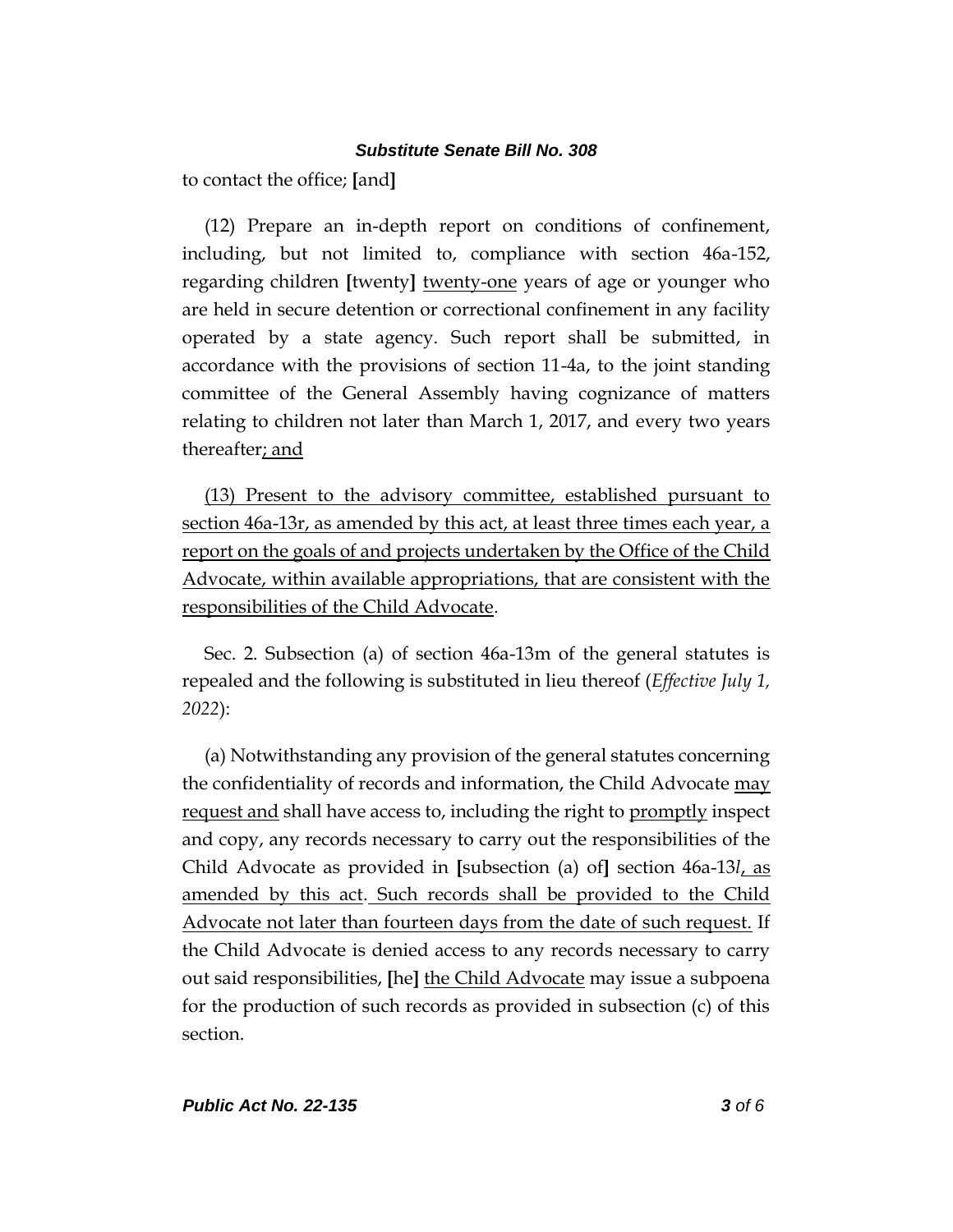Sec. 3. Section 46a-13n of the general statutes is repealed and the following is substituted in lieu thereof (*Effective July 1, 2022*):

(a) The name, address and other personally identifiable information of a person who makes a complaint to the Child Advocate as provided in section 46a-13*l*, as amended by this act, all information obtained or generated by the office in the course of an investigation and all confidential records obtained by the Child Advocate or a designee shall be confidential and shall not be subject to disclosure under the Freedom of Information Act or otherwise, except that such information and records, other than confidential information concerning a pending law enforcement investigation or a pending prosecution, may be disclosed if the Child Advocate determines that disclosure is (1) in the general public interest or (2) necessary to enable the Child Advocate to perform his responsibilities under subsection (a) of section 46a-13*l*, as amended by this act. If the Child Advocate determines that disclosure of confidential information is not in the public interest but is necessary to enable the Child Advocate to perform responsibilities under subsection (a) of section 46a-13*l*, as amended by this act, or to identify, prevent or treat the abuse or neglect of a child, the Child Advocate may disclose such information to the appropriate agency responsible for the welfare of such child or the legal representative for such child.

(b) No state or municipal agency or any agency or entity providing publicly funded services shall discharge, or in any manner discriminate or retaliate against, any employee who in good faith makes a complaint to the Child Advocate or cooperates with the Office of the Child Advocate in an investigation.

Sec. 4. Section 46a-13r of the general statutes is repealed and the following is substituted in lieu thereof (*Effective July 1, 2022*):

(a) There is established an advisory committee to the Office of the Child Advocate established under section 46a-13k. Said committee shall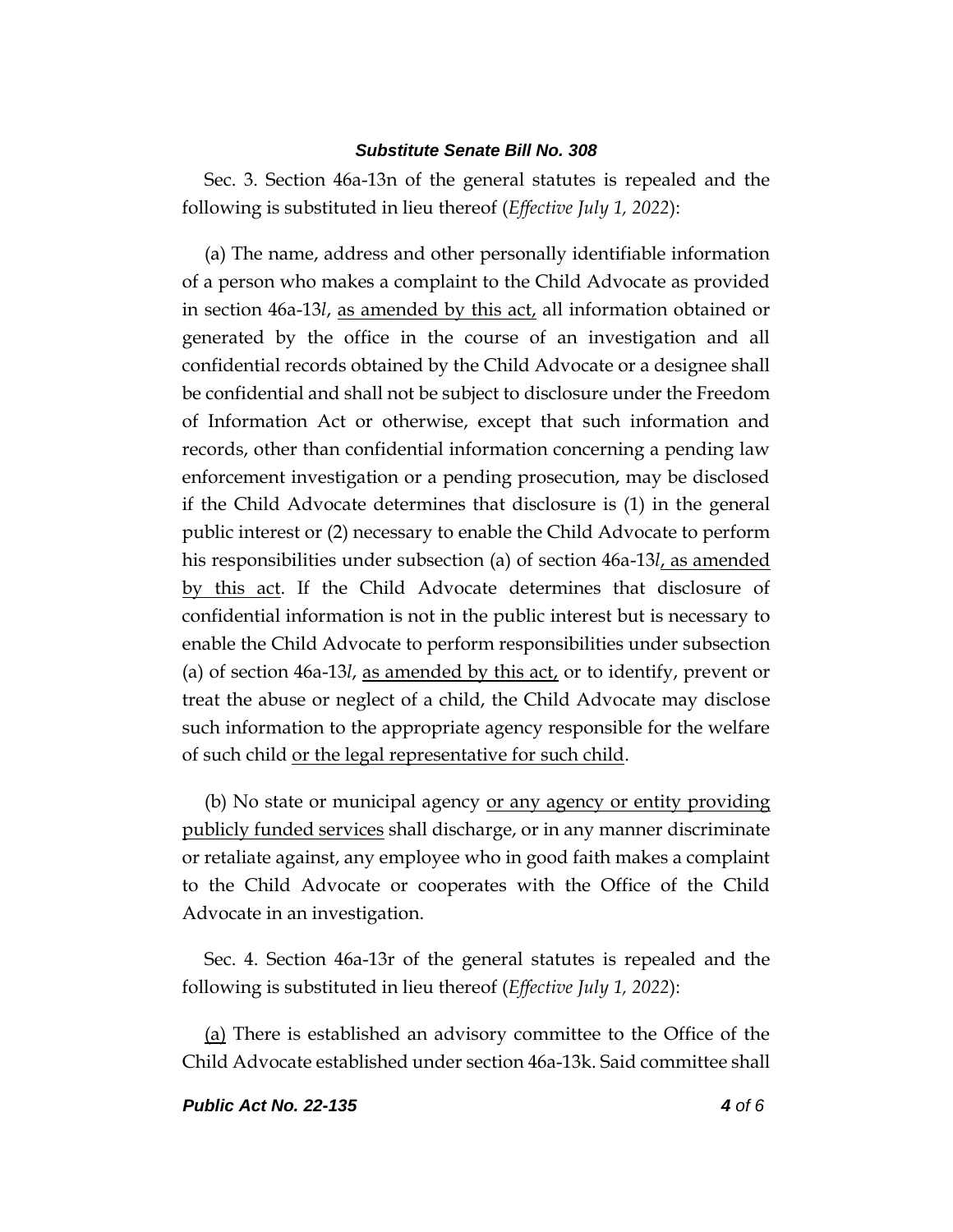prepare and submit to the Governor a list of candidates for appointment of the Child Advocate. The advisory committee shall consist of seven members as follows: (1) One appointed by the president pro tempore of the Senate; (2) one appointed by the speaker of the House of Representatives; (3) one appointed by the majority leader of the Senate; (4) one appointed by the majority leader of the House of Representatives; (5) one appointed by the minority leader of the Senate; (6) one appointed by the minority leader of the House of Representatives; and (7) one appointed by the Governor. The committee shall select a chairperson who shall preside at meetings of the committee. No member of the advisory committee shall be a person who is a volunteer for, a board member of, or is employed by, any entity or agency subject to the review of, or evaluation or monitoring by the Child Advocate pursuant to section 46a-13*l*, as amended by this act, or is a communicator lobbyist who pursuant to such lobbyist's registration under chapter 10, lobbies on behalf of any entity or agency subject to the review of, or evaluation or monitoring by the Child Advocate pursuant to said section 46a-13*l*, as amended by this act. Each member of the advisory committee shall serve a term of five years and may be reappointed at the conclusion of such term. All initial appointments to the advisory committee shall be made not later than September 1, 2011. Each member of the advisory committee shall serve a five-year term from July first of the year of their appointment. Any vacancy in the membership of the committee shall be filled by the appointing authority for the unexpired portion of the term.

(b) The advisory committee shall meet at least three times each year with the Child Advocate, and the Child Advocate's staff, for the purposes described in subdivision (13) of subsection (a) of section 46a-13*l*, as amended by this act.

(c) The advisory committee shall provide for an annual evaluation of the effectiveness of the Office of the Child Advocate.